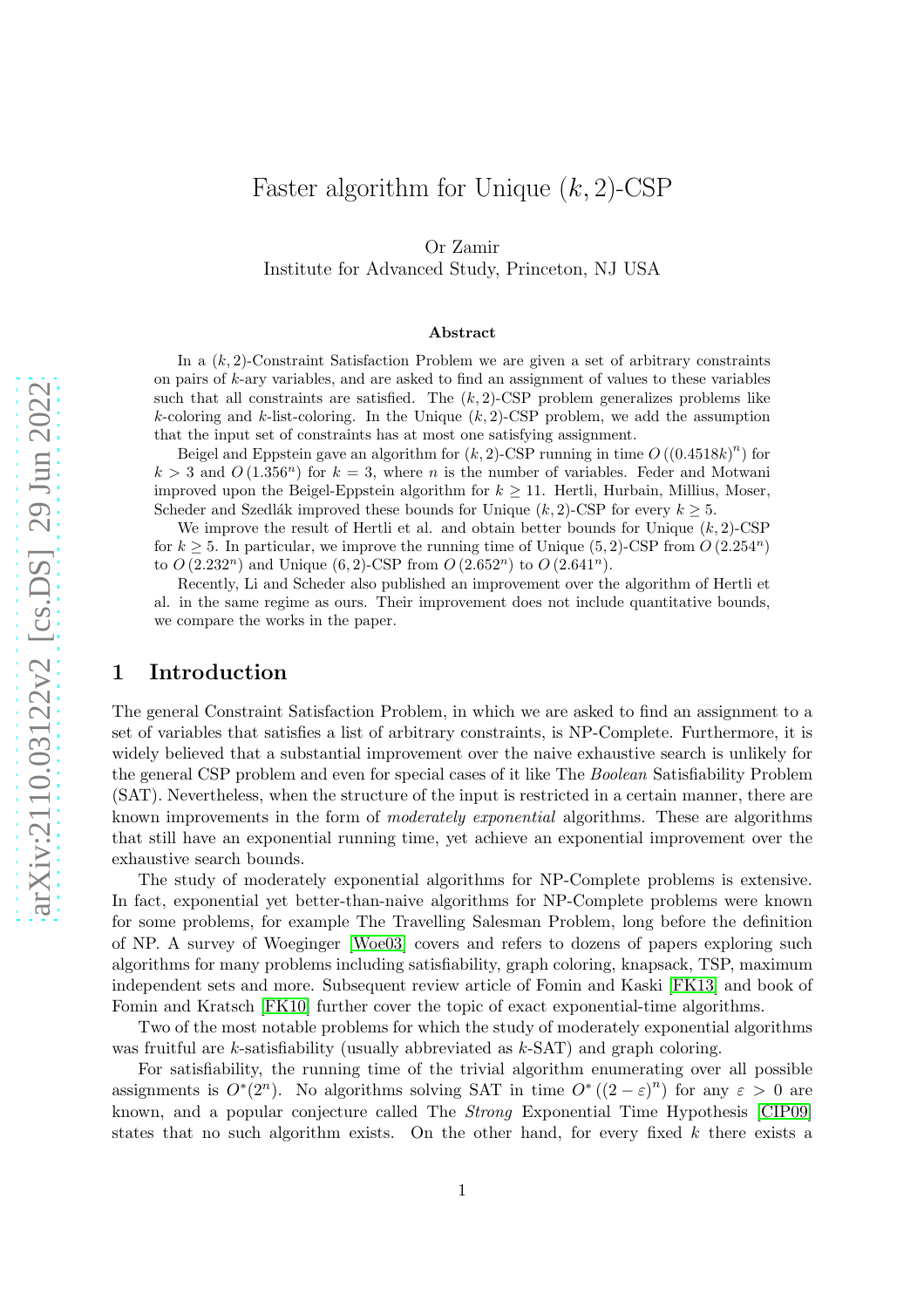constant  $\varepsilon_k > 0$  such that k-SAT (i.e., SAT on formulas in CNF form with at most k literals in every clause) can be solved in  $O^*((2 - \varepsilon_k)^n)$  time. A result of this type was first published by Monien and Speckenmeyer in 1985 [\[MS85\]](#page-12-3). A long list of improvements for the values of  $\varepsilon_k$  were published since, including the celebrated 1998 PPSZ algorithm of Paturi, Pudlák, Saks and Zane [\[PPSZ05\]](#page-13-1) and the recent improvement over it by Hansen, Kaplan, Zamir and Zwick [\[HKZZ19\]](#page-12-4). The PPSZ bound was originally obtained only for the case of input formulas with a unique satisfying assignment, its analysis was extended to the general case more than a decade later by Hertli [\[Her14\]](#page-12-5).

For graph coloring, i.e, the problem of deciding whether a graph is k-colorable, the naive exhaustive search algorithm takes  $O(k^n)$  time. Nevertheless, it is known that computing the chromatic (or coloring) number of a graph (i.e., the smallest  $k$  for which the graph is  $k$ -colorable) can be done in exponential time that does not depend on k. The first such result was an  $O<sup>*</sup>(3<sup>n</sup>)$ algorithm of Lawler [\[Law76\]](#page-12-6). A long line of works followed until finally an algorithm computing the chromatic number in  $O<sup>*</sup>(2<sup>n</sup>)$  time was devised by Björklund, Husfeldt and Koivisto in 2009 [\[BHK09\]](#page-12-7). This is conjectured to be optimal. For  $k \leq 6$  there are algorithms solving k-colorability exponentially faster than  $O(2^n)$  [\[BE05\]](#page-12-8)[\[Zam20\]](#page-13-2). It is currently not known even if 7-coloring can be solved exponentially faster than the general  $O(2^n)$  bound of computing the coloring number. One of the biggest open problems in this field is whether k-coloring can be solved in  $O^*((2 - \varepsilon_k)^n)$  time for every fixed k.

Both examples are special cases of the more general Constraint Satisfaction Problem. In an  $(a, b)$ -formula, we have *n* variables such that each of them can take a value in  $[a] := \{1, \ldots, a\}$ and a list of constraints such that each constraint may depend on at most  $b$  variables. Every such constraint can be equivalently replaced by a disjunction of at most  $a^b$  constraints of the form  $(x_1 \neq c_1 \lor x_2 \neq c_2 \lor \dots \lor x_b \neq c_b)$  where  $x_1, \dots, x_b$  are (not necessarily distinct) variables and  $c_1, \ldots, c_b \in [a]$  are possible values. Thus, we can think of every  $(a, b)$ -formula as a list of constraints of that form. In the  $(a, b)$ -CSP problem we are given a  $(a, b)$ -formula and need to decide whether or not there is an assignment to the variables that satisfies all constraints. In the Unique  $(a, b)$ -CSP problem we add the assumption that if there is such an assignment it is unique. Note that k-SAT is the same as  $(2, k)$ -CSP, and that k-coloring is a special case of  $(k, 2)$ -CSP. We later elaborate on the close relation between the  $(k, 2)$ -CSP and k-coloring problems.

In this paper we focus on obtaining better algorithms for Unique  $(k, 2)$ -CSP.

#### 1.1 Possible running time

Denote by  $c_{a,b}$  the infimum of constants c such that  $(a, b)$ -CSP on formulas with n variables can be solved in  $O((c+o(1))^n)$  time. Naively,  $c_{a,b} \le a$  as we can simply try all  $a^n$  possible assignments to the variables. A simple improvement comes from the use of *down-sampling*. Given a  $(a, b)$ -formula we may randomly restrict each variable to  $a' < a$  uniformly chosen values. Each satisfying assignment is not ruled out by the restriction with probability  $\left(\frac{a'}{a}\right)$  $\frac{a'}{a}\bigg)^n$ . After this down-sampling step, we are left with a  $(a', b)$ -formula. Thus, for every  $a' < a$  we have  $c_{a,b} \leq \frac{a}{a'} \cdot c_{a',b}$ . In particular,  $c_{a,b} \leq \frac{a}{2}c_{2,b}$ . As we know that k-SAT can be solved exponentially faster than  $O(2^n)$  for every fixed k, we have that  $c_{2,b} < 2$  and in particular the strict inequality  $c_{a,b} < a$  holds for every  $a, b$ .

On the other hand,  $(a, b)$ -CSP is clearly NP-Complete for every  $a > 1$  except of the special case of  $(a, b) = (2, 2)$  (which is the polynomial 2-SAT). The Exponential Time Hypothesis [\[CIP09\]](#page-12-2) states that there exists some constant  $c > 0$  such that 3-SAT takes  $\Omega(2^{cn})$  time to solve. Traxler [\[Tra08\]](#page-13-3) showed that assuming the Exponential Time Hypothesis, there exists some  $c' > 0$  such that  $c_{k,2} > k^{c'}$ . Namely, even for  $b = 2$  the  $(k, 2)$ -CSP problem becomes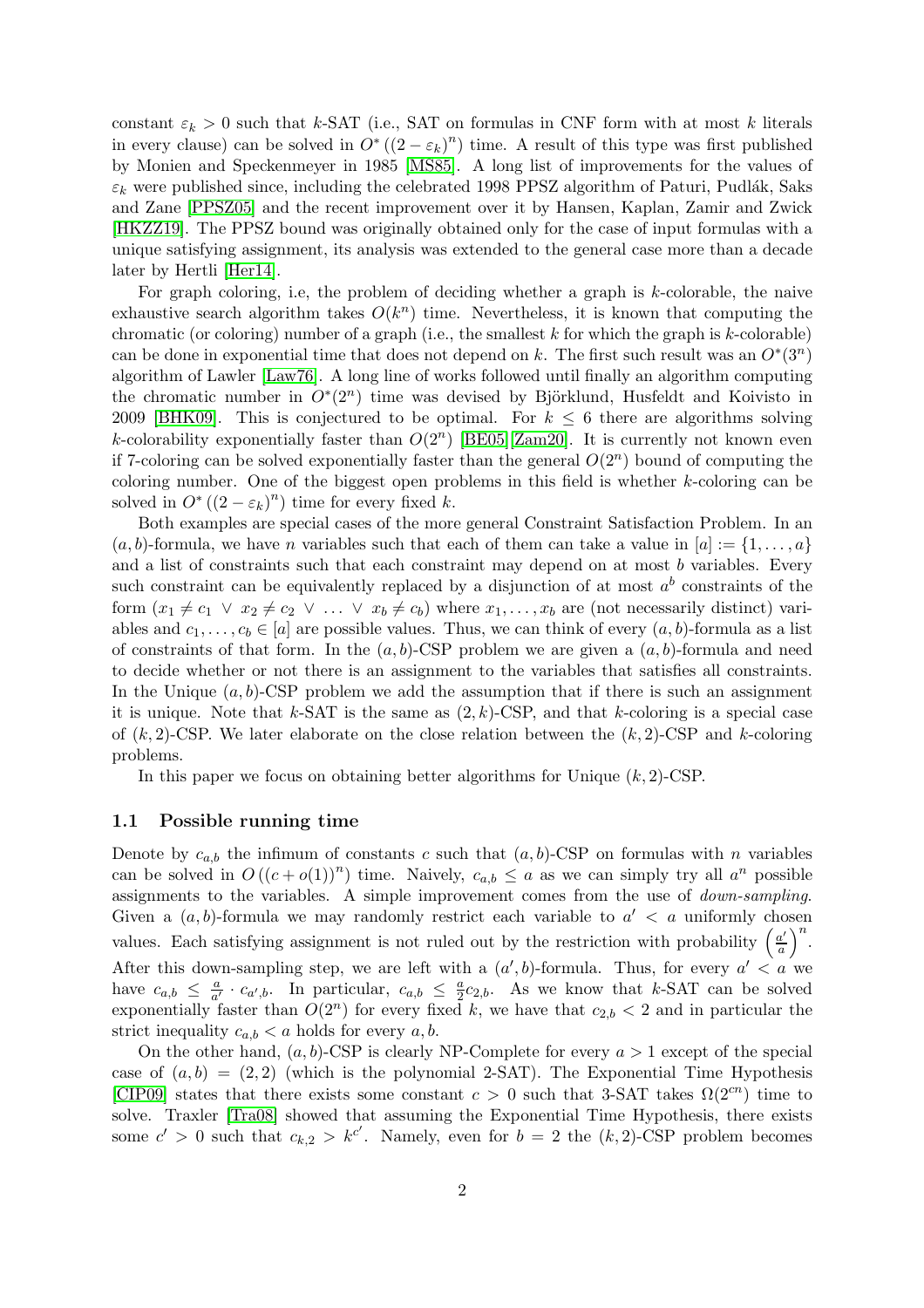strictly more complex as k increases.

#### 1.2  $(k, 2)$ -CSP and k-Coloring

Consider the following hierarchy of three problems:

- $k$ -Coloring: given a graph with n vertices, determine whether it is  $k$ -colorable.
- k-List-Coloring: given a graph with n vertices and a list of at most k allowed colors (from a possibly larger universe of colors) for each vertex, determine if there is a proper coloring of the graph such that each vertex is colored with one of the allowed colors in its list.
- $(k, 2)$ -CSP: given *n* variables that can admit values from  $[k]$  and a list of arbitrary constraints involving one or two variables each, determine if there is an assignment of values to the variables that satisfies all constraints.

Each problem is a special case of the next one. Every instance of  $k$ -coloring is also an instance of  $k$ -list-coloring where all lists are simply  $[k]$ . Every instance of  $k$ -list-coloring is also an instance of  $(k, 2)$ -CSP. Nevertheless, while k-coloring and k-list-coloring can both be solved in  $O^*(2^n)$  time regardless of k [\[BHK09\]](#page-12-7), Traxler's reduction [\[Tra08\]](#page-13-3) shows that there is some constant  $k_0$  such that for every  $k > k_0$  we have  $c_{k,2} \geq 2$ . Let  $k_0$  be the minimal such constant. It is currently known that  $c_{4,2} < 2$  and thus  $k_0 \geq 4$ .

In [\[Zam20\]](#page-13-2) it was recently shown that if k-list-coloring can be solved in  $O^*((2-\varepsilon)^n)$  time for some  $\varepsilon > 0$  then  $(k+2)$ -coloring can also be solved in  $O^*((2-\varepsilon')^n)$  for some  $\varepsilon' > 0$ . In particular,  $(k_0 + 2)$ -coloring can be solved exponentially faster than  $O(2^n)$ . As  $k_0 \geq 4$ , this resulted in the first  $O^*((2-\varepsilon)^n)$  time algorithms for 5-coloring and 6-coloring. This gives a strong motivation for improving upper bounds for  $(k, 2)$ -CSP, with the goal of improving the bound on  $k_0$ . In particular, showing that  $(5, 2)$ -CSP can be solved in  $O^*((2 - \varepsilon)^n)$  time would result in the first  $O^*((2 - \varepsilon)^n)$  time algorithm for 7-coloring.

#### 1.3 Previous results

By the down-sampling argument we can reduce  $(k, 2)$ -CSP to the polynomial  $(2, 2)$ -CSP (i.e., 2-SAT) and get an expected running time of  $O\left(\frac{k}{2}\right)$  $\left(\frac{k}{2}\right)^n$ . Beigel and Eppstein [\[BE05\]](#page-12-8) gave an algorithm for  $(k, 2)$ -CSP running in time  $O((0.4518k)^n)$  for  $k > 3$  and  $O(1.356^n)$  for  $k = 3$ . Feder and Motwani  $[FM02]$  give a  $(k, 2)$ -CSP algorithm based on the k-SAT PPZ algorithm, which is the predecessor of the PPSZ one. They improve on the bound of Beigel and Eppstein only for  $k \ge 11$ . Hertli, Hurbain, Millius, Moser, Scheder and Szedlák [\[HHM](#page-12-10)<sup>+</sup>16] improved the bounds for Unique  $(k, 2)$ -CSP for every  $k \geq 5$ . Several other works [\[Sch99\]](#page-13-4) [\[LLLX08\]](#page-12-11) [\[Sch10\]](#page-13-5) focus on the case where  $b > 2$ .

#### 1.4 Our contribution

We present an algorithm that improves on the result of Hertli et al. and obtain better bounds for Unique  $(k, 2)$ -CSP for  $k \geq 5$ . In particular, we improve the running time of Unique (5, 2)-CSP from  $O(2.254^n)$  to  $O(2.232^n)$  and Unique  $(6, 2)$ -CSP from  $O(2.652^n)$  to  $O(2.641^n)$ . Our result is compared to the previous ones in Table [1.](#page-3-0)

We obtain our result by combining the strengths of both PPSZ and the Beigel-Eppstein algorithms. Intuitively, we make the following insight regarding PPSZ-type algorithms. Throughout the run of the PPSZ algorithm, it slowly manipulates the CSP formula. For every  $k' < k$  there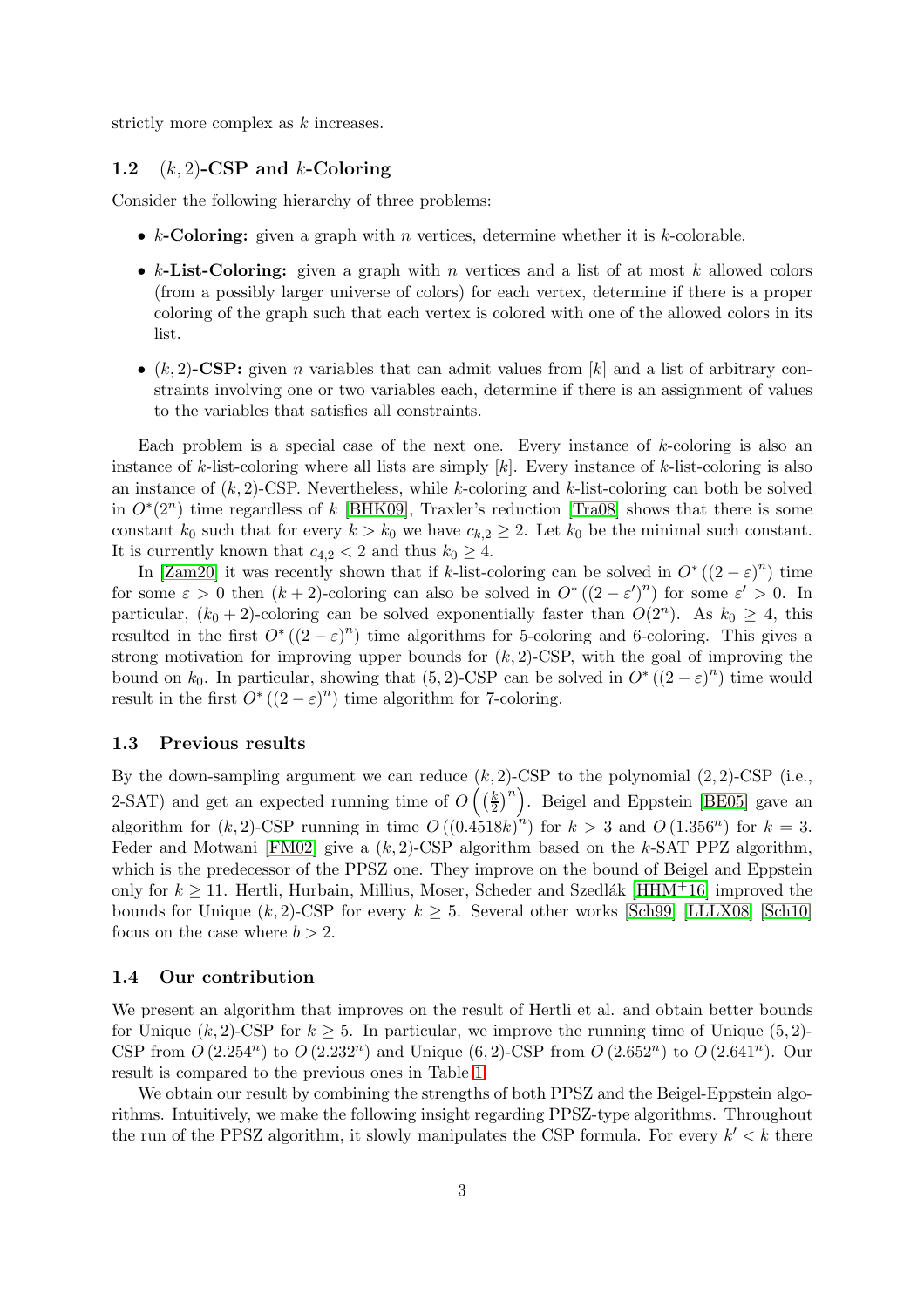<span id="page-3-0"></span>

| K                   | $Downsampling + 2SAT$ | PPZ FM [FM02] | BE05 <br>BE | $PPSZ$ [HHM <sup>+</sup> 16] | Our algorithm |
|---------------------|-----------------------|---------------|-------------|------------------------------|---------------|
| $\Omega$<br>$\cdot$ | 1.5                   | 1.818         | 1.365       | 1.434                        |               |
| 4                   |                       | 2.214         | 1.808       | 1.849                        |               |
| $\ddot{\cdot}$      | 2.5                   | 2.606         | 2.259       | 2.254                        | 2.232         |
| 6                   | IJ                    | 2.994         | 2.711       | 2.652                        | 2.641         |
|                     | 3.5                   | 3.381         | 3.163       | 3.045                        | 3.042         |

Figure 1: Comparisons of the exponent base in Unique  $(k, 2)$ -CSP algorithms

is some time-point such that if we stop the algorithm at that point then the formula roughly looks like a  $(k', 2)$ -CSP formula. Furthermore, the rest of the algorithm run would have looked similar to running PPSZ on a  $(k', 2)$ -formula. Thus, for  $k \geq 5$  we may stop the run of the PPSZ algorithm when the formula looks similar to a  $(4, 2)$ -CSP or  $(3, 2)$ -CSP formula, and then switch to using the Beigel-Eppstein algorithm which is faster than PPSZ for  $k \leq 4$ .

In Section [2](#page-3-1) we give an extensive overview of the previous results we need to use. Then in Section [3](#page-7-0) we introduce our algorithm and obtain the improved bounds. In Section [4](#page-11-0) we sketch possible improvements to the analysis of Section [3](#page-7-0) and show that even with a completely ideal analysis of our algorithm we would improve the bound for  $k = 5$  from  $O(2.232^n)$  only to  $O(2.223^n)$ . Thus, to prove that  $k_0 \geq 5$ , if true, additional algorithmic tools are necessary. In Section [5](#page-11-1) we conclude our work, discuss more possible uses for the PPSZ-related observations, and present open problems.

#### 1.5 Comparison with a recent work of Li and Scheder

Recently, Li and Scheder [\[LS21\]](#page-12-12) also published an improvement for the PPSZ-type algorithm of Hertli et al. for Unique CSP. Their algorithm does not use the Beigel-Eppstein algorithm and just modifies the PPSZ-type algorithm itself in a different manner to ours. They prove that this modification gives an exponential improvement over the bounds of Hertli et al., but do not give a quantitative bound of this improvement. We could not find a way to compute such a bound from their paper, but suspect this improvement is very small.

Li and Scheder also observe that during the run of the PPSZ-type algorithm when the number of color choices of a variable is very low (in their algorithm, when it reaches 2), then there are better ways to settle the value of the variable than continuing the run of the PPSZ algorithm. In their case, they do so by randomly picking one of the two colors for the variable.

Our work can be seen as a refinement of this idea in two different ways. First, we cut off the PPSZ run with small color sets yet larger than two. Second, we resolve the remaining instance with a variant of the Beigel-Eppstein algorithm, which is much better than a random choice.

# <span id="page-3-1"></span>2 Relevant overview of previous work

In this section we give an overview of all previous results that are used in our algorithm. We repeat and refine some of the theorems used in these papers for their later use in Section [3.](#page-7-0)

#### <span id="page-3-2"></span>2.1 The algorithm of Beigel and Eppstein

The algorithm of Beigel and Eppstein [\[BE05\]](#page-12-8) solves a CSP by performing a series of local reductions that either reduce the number of variables in the CSP or the number of allowed values in some of the variables.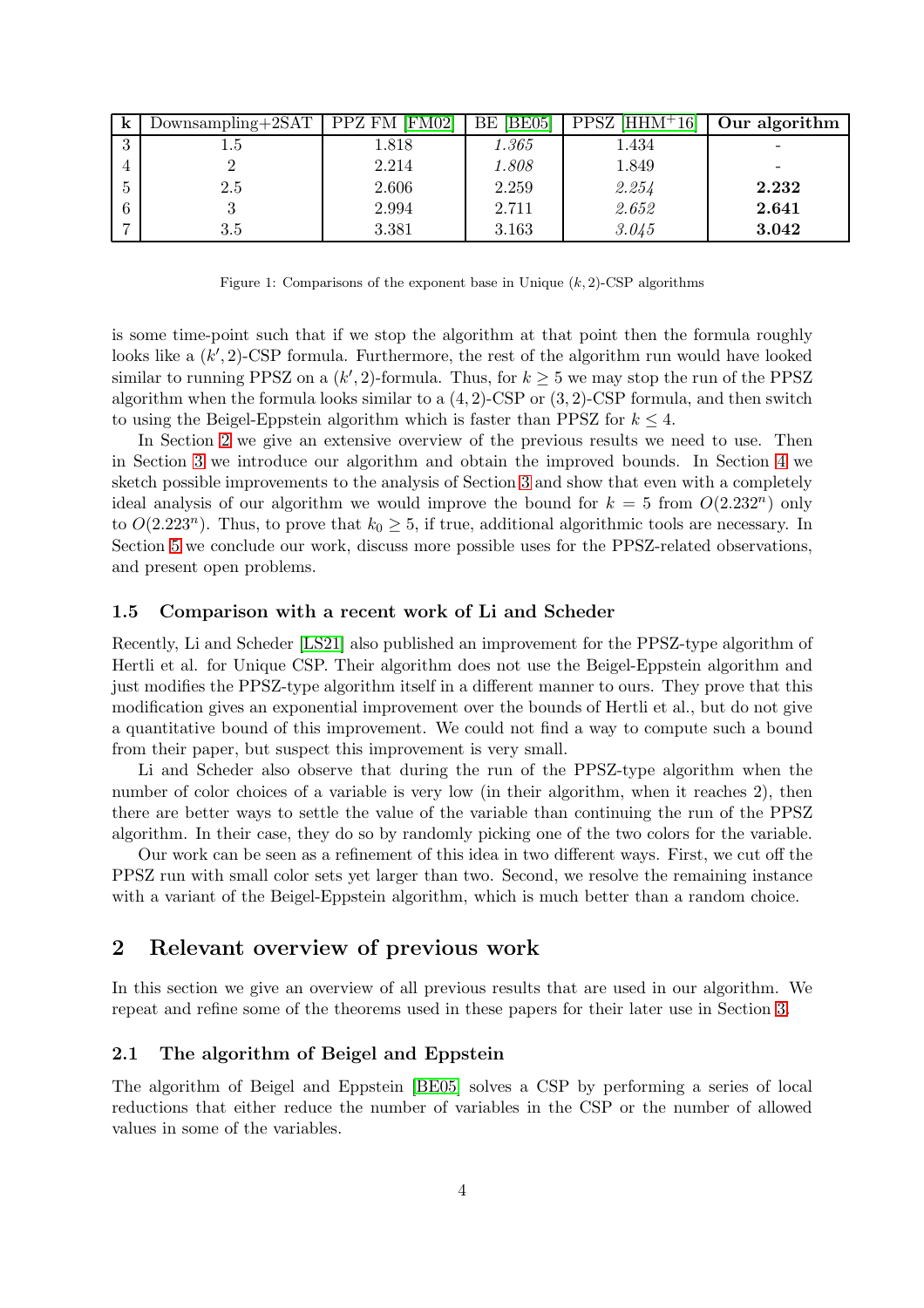An example for such a local reduction that is of particular interest to us follows.

<span id="page-4-1"></span>**Lemma 1.** *[Lemma 2 of [\[BE05\]](#page-12-8)] Let*  $(V, F)$  *be a CSP in which each variable*  $x \in V$  *has*  $k(x)$ allowed values. Let x be a variable with  $k(x) = 2$ , then there exists a set F' of additional *constraints, each of size two, such that*  $(V, F)$  *is satisfiable if and only if*  $(V \setminus \{x\}, F \cup F')$  *is satisfiable, with the same number of allowed values for each variable*  $y \neq x$ *.* 

The result claimed in [\[BE05\]](#page-12-8) is that their algorithm solves  $(3, 2)$ -CSPs in time  $O(1.3645^n)$ and  $(k, 2)$ -CSPs for  $k > 3$  in time  $O((0.4518k)^n)$ . Note that  $1.3645 > 1.3554 = 0.4518 \cdot 3$ . In fact, the result proved in their paper is slightly stronger than that. The following Theorem follows from [\[BE05\]](#page-12-8).

<span id="page-4-0"></span>**Theorem 1.** *[Section 5 of [\[BE05\]](#page-12-8)] Let*  $(V, F)$  *be a CSP with*  $|V| = n_3 + n_4$  *variables such that*  $n_3$  *variables have three allowed values and*  $n_4$  *variables have four allowed values, then we can solve it in time*  $O(1.3645^{n_3} \cdot 1.8072^{n_4}).$ 

The claimed results follow from Theorem [1](#page-4-0) immediately. For  $(3, 2)$ -CSPs we simply have  $n_3 =$  $n, n_4 = 0$  and for  $(k, 2)$ -CSPs with  $k > 3$  we down-sample each variable to 4 out of its k possible values and then use the theorem with  $n_3 = 0$ ,  $n_4 = n$ , with a total expected run-time of  $O\left(\left(\frac{k}{4}\right)\right)$  $\left(\frac{k}{4}\right)^n \cdot 1.8072^n$  =  $O\left((0.4518k)^n\right)$ . Nevertheless, for our use we need to fully use the power of Theorem [1](#page-4-0) and we even slightly refine it with the following statement, from now on referred to as *the extended BE algorithm*.

Theorem 2. *Denote by*

$$
BE(i) := \begin{cases} 1 & \text{if } i \leq 2 \\ 1.3645 & \text{if } i = 3 \\ 0.4518 \cdot i & \text{if } i \geq 4 \end{cases}
$$

*Let*  $(V, F)$  *be a CSP in which each variable*  $x \in V$  *has*  $k(x)$  *allowed values. Let*  $n_i$  *be the number of variables* x in V such that  $k(x) = i$ . Then, we can solve  $(V, F)$  in  $O(\prod_i BE(i)^{n_i})$  expected *time.*

*Proof.* The  $n_1$  variables with a single possible value can be ignored. The  $n_2$  variables with two possible values can be eliminated using Lemma [1.](#page-4-1) For every  $i > 4$  we use down-sampling to reduce the number of allowed values to four. We finally apply Theorem [1.](#page-4-0)  $\Box$ 

#### <span id="page-4-2"></span>2.2 The PPZ and PPSZ-type algorithms

In this section we present an overview of  $[FM02]$  and  $[HHM<sup>+</sup>16]$ . We state theorems of both papers and their variants that are useful for our analysis, and adapt some of their notation. Throughout the section we discuss only instances with a unique satisfying assignment.

**Definition 1** (D-implication). Let F be a  $(k, 2)$ -CSP formula over a set V of variables,  $x \in V$ *be a variable,*  $c \in [k]$  *be a possible value,*  $\alpha_0$  *a partial assignment, and*  $D \in \mathbb{N}$ *. We say that*  $\alpha_0$  D-implies  $x \neq c$  and write  $\alpha_0 \models_D (x \neq c)$  if there is a subset of constraints  $G \subseteq F$  of size  $|G| \leq D$  *such that*  $G \wedge \alpha_0$  *implies*  $(x \neq c)$ *.* 

By enumeration, we can check whether  $\alpha_0 \models_D (x \neq c)$  in  $O(|F|^D \cdot poly(n))$  time, which is polynomial in  $n, k$  if D is a constant and sub-exponential in n even if D is a slow-enough growing function of n. For the rest of the section we fix  $D$ .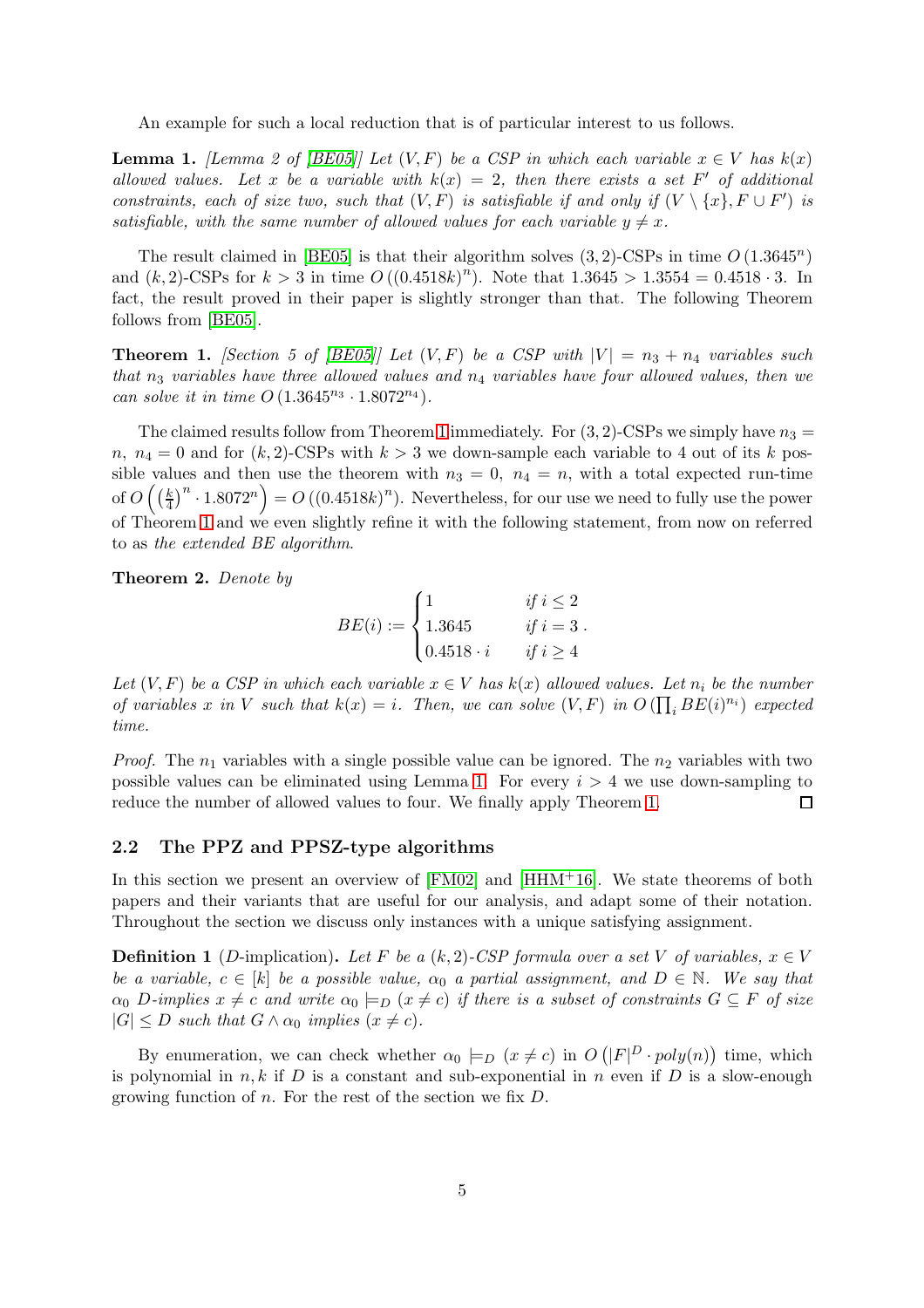**Definition 2** (Eligible values). Let F be a  $(k, 2)$ -CSP formula over a set V of variables,  $\alpha_0$  a *partial assignment, and*  $x \in V \setminus V(\alpha_0)$  *a variable which value is not assigned in*  $\alpha_0$ . We denote *by*

 $\mathcal{A} (x, \alpha_0) := \{c \in [k] \mid \alpha_0 \not\models D (x \neq c)\}\$ 

*the set of all possible values for* x *that are not ruled out by* D-implication from  $\alpha_0$ .

We can now describe the PPSZ algorithm (adapted from SAT [\[PPSZ98\]](#page-13-6) to CSP in [\[HHM](#page-12-10)<sup>+</sup>16]). Given a  $(k, 2)$ -CSP F, we begin with  $\alpha_0 = \emptyset$  the empty assignment and incrementally add variables to it, hoping to finish with a satisfying assignment. In particular, we choose a permutation  $\pi$  of the variables V uniformly at random, and then choose an assignment for the variables of V one-by-one according to the order of  $\pi$ . When we reach a variable x, we compute  $\mathcal{A}(x, \alpha_0)$ in sub-exponential time, pick a uniformly random  $c \sim U(\mathcal{A}(x, \alpha_0))$ , and extend  $\alpha_0$  by setting  $\alpha_0(x) = c.$ 

<span id="page-5-0"></span>Pick a uniform random permutation  $\pi$  of the set V of variables; Set  $\alpha_0 = \emptyset$ ; for  $x \in V$  *in the order dictated by*  $\pi$  do Draw  $c \sim U(\mathcal{A}(x, \alpha_0))$  uniformly; Set  $\alpha_0(x) := c;$ Return  $\alpha_0$ ;

#### Algorithm 1: The PPSZ algorithm

Algorithm [1](#page-5-0) runs in sub-exponential time and returns some assignment  $\alpha_0$  to all variables of V. It is clear that the probability of  $\alpha_0$  to satisfy F, assuming that F is satisfiable, is at least  $k^{-n}$ . We next prove that for formulas F with exactly one satisfying assignment  $\alpha$ , the probability that Algorithm [1](#page-5-0) produces the satisfying assignment  $\alpha_0 = \alpha$  is in fact exponentially larger. For the rest of the section we assume that  $F$  has a unique satisfying assignment and denote it by  $\alpha$ .

Definition 3 (Ultimately eligible values). *Let* F *be a* (k, 2)*-CSP formula uniquely satisfied by*  $\alpha$ ,  $\pi$  *be a permutation of its variables* V *and*  $x \in V$  *some variable.* 

*We let*  $V_{\pi,x} := \{y \in V \mid \pi(y) < \pi(x)\}$  *be the set of all variables appearing before* x *in*  $\pi$ ,  $\alpha_{\pi,x}:=\alpha\big|_{V_{\pi,x}}$  be the partial assignment resulting by restricting  $\alpha$  to  $V_{\pi,x}$  and then we denote by  $A(x, \pi) := A(x, \alpha_{\pi,x})$  the set of all possible values for x that are not ruled out by D-implication *when we reach* x *in a PPSZ iteration with permutation* π*, given that all previous variables were set correctly.*

We observe that Algorithm [1](#page-5-0) returns  $\alpha$  if and only if it draws the correct value for  $ev$ *ery* variable. In particular, for a specific permutation  $\pi$  the probability of success is exactly  $\prod_{x\in V}\frac{1}{|A(x)|}$  $\frac{1}{|A(x,\pi)|}$ . For a random permutation then, the probability of success is

$$
\mathbb{E}_{\pi}\left[\prod_{x\in V}\frac{1}{|\mathcal{A}(x,\pi)|}\right] \geq k^{-\sum_{x\in V}\mathbb{E}_{\pi}\left[\log_{k}|\mathcal{A}(x,\pi)\right]}
$$

where we use Jensen's inequality. In particular, it is enough to give an upper bound on  $\mathbb{E}_{\pi} [\log_k |\mathcal{A} (x, \pi)|]$  that holds for every variable x.

#### 2.3 The PPZ-type algorithm of Feder and Motwani

In the PPZ-type variant of Feder and Motwani [\[FM02\]](#page-12-9), a simpler variant where  $D = 1$  is presented and analysed. Namely, a possible value c for a variable  $x$  is ruled out if and only if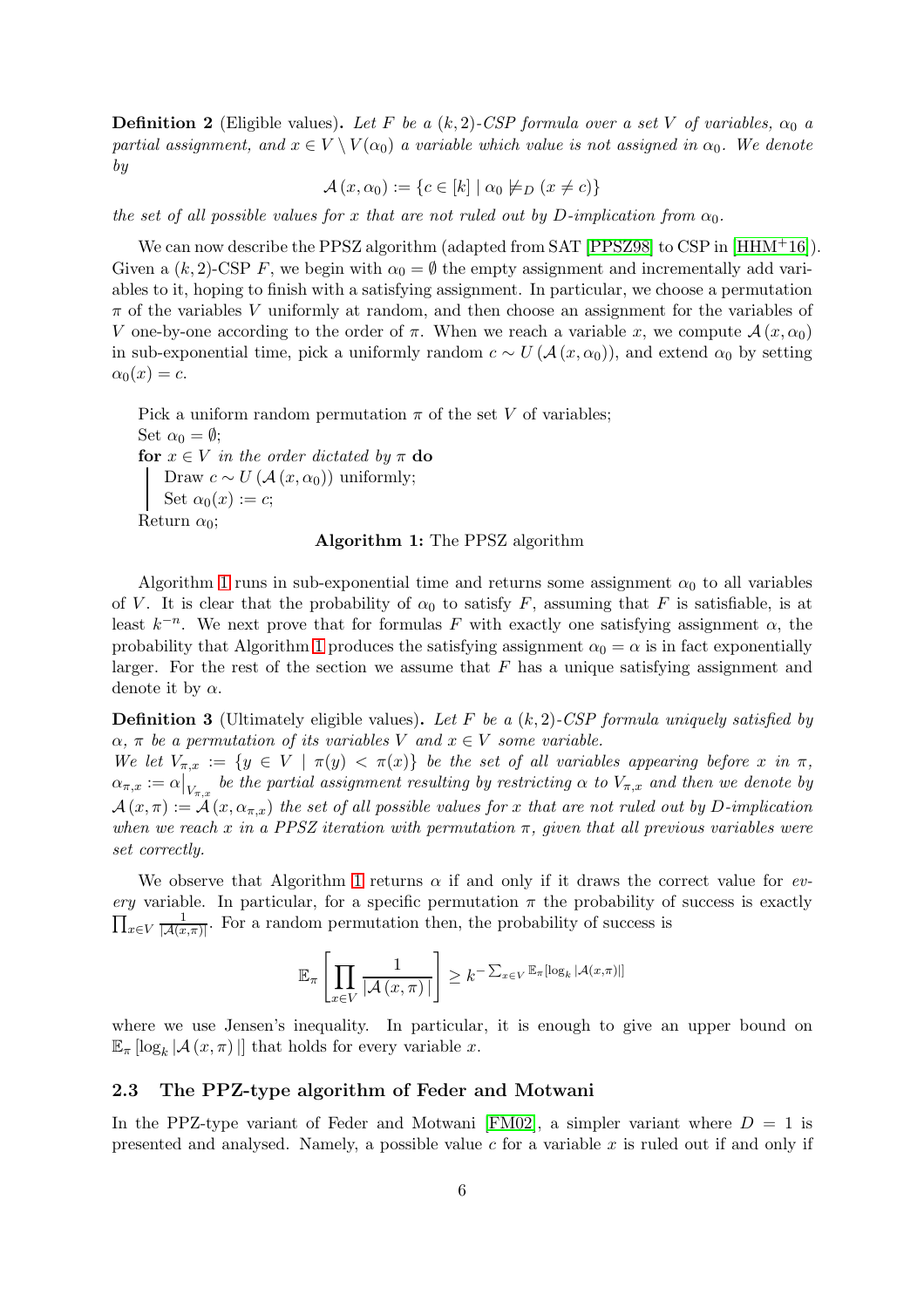a variable y appeared before x in the permutation and was assigned a value  $c'$  such that the constraint  $(x \neq c \lor y \neq c')$  appears in the list of constraints. When we reach the variable x, we uniformly guess a value for it out of all values that are not ruled out in that manner.

Lemma 2. *Let* (V, F) *be the sets of variables and constraints in a Unique* (k, 2)*-CSP. Denote by*  $\varphi$  *the unique satisfying assignment of*  $(V, F)$ *. For every variable*  $x \in V$  *and every value*  $\varphi(x) \neq c' \in [k]$  *other than the value* x *is assigned in*  $\varphi$ *, there exists a variable*  $y = y_{x,c'} \in$  $V \setminus \{x\}$  such that  $(x \neq c' \lor y \neq \varphi(y)) \in F$ .

*Proof.* Assume by contradiction that there exists a variable x and a value  $c' \neq \varphi(x)$  for which  $(x \neq c' \lor y \neq \varphi(y)) \notin F$  for every variable y. Consider the assignment  $\varphi'$  such that  $\varphi'(x) =$ c' and  $\varphi'(y) = \varphi(y)$  for every  $y \neq x$ . It is a satisfying assignment as well, and  $\varphi' \neq \varphi$  which contradicts the uniqueness assumption.  $\Box$ 

Instead of uniformly drawing a permutation  $\pi \sim S_{|V|}$  of the variables, we (equivalently) independently draw a *time* value  $\pi(x) \sim U([0,1])$  uniformly for every variable x, and let  $\pi$  be the permutation induced by the order of the time values  $\pi(x)$  for  $x \in V$ .

We observe that if  $\pi(y_{x,c'}) < \pi(x)$  then  $c' \notin \mathcal{A}(x, \pi)$ . In particular, if  $\pi(x) = p \in [0, 1]$  then for every  $c' \neq \varphi(x)$  with probability at least p we have that  $c' \notin \mathcal{A}(x, \pi)$ .

<span id="page-6-0"></span>Lemma 3. *For every variable* x*, we have*

$$
\mathbb{E}_{\pi} [\log_k |\mathcal{A} (x, \pi)| \mid \pi(x) = p] \leq \sum_{i=0}^{k-1} {k-1 \choose i} (1-p)^i p^{k-1-i} \log_k (1+i).
$$

*Proof.* For the analysis, we may assume that we rule out values only by the constraints involving x and one of the variables  $y_{x,c'}$  for  $c' \neq \varphi(x)$ . This holds since ruling out more variables can only decrease the size of  $\mathcal{A}(x, \pi)$ .

If the variables  $y_{x,c'}$  are distinct for all  $c' \neq \varphi(x)$ , then the right hand side of the lemma's statement is exactly the expected size of  $\mathcal{A}(x, \pi)$ , conditioned on  $\pi(x) = p$ . This is simply the expectation of  $\log_k(1+i)$  where  $i \sim Binomial(k-1, 1-p)$  is a binomial random variable.

Generally, let  $A_{c'}$  be the indicator for the event that  $\pi(y_{x,c'}) > p$ . We need to upper bound  $\mathbb{E}[\log_k(1+\sum_{c'\neq \varphi(x)}A_{c'})]$ . Let  $A'_{c'}$  be independent Bernoulli random variables with probability  $(1-p)$  to be 1 and probability p to be 0. By concavity of the function  $\log_k(1+z)$ and Jensen's inequality it follows that  $\mathbb{E}[\log_k(1+\sum_{c'\neq \varphi(x)} A_{c'})] \leq \mathbb{E}[\log_k(1+\sum_{c'\neq \varphi(x)} A'_{c'})],$ which concludes our proof. The complete proof of the last statement appears in [\[HHM](#page-12-10)+16] as Lemma A.1. П

Denote by  $S'_{k,2} := \int_0^1 \sum_{i=0}^{k-1} {k-1 \choose i}$  $\int_{i}^{-1} (1-p)^{i} p^{k-1-i} \log_k(1+i) dp$ . By Lemma [3,](#page-6-0)  $\mathbb{E} [\log_k |\mathcal{A} (x, \pi)|] =$  $\int_0^1 \mathbb{E}_{\pi} [\log_k |\mathcal{A}(x,\pi)| \mid \pi(x) = p] dp \le S'_{k,2}$ , this concludes the analysis of the Feder-Motwani PPZ-type algorithm.

<span id="page-6-1"></span>**Theorem 3** ([\[FM02\]](#page-12-9)). The success probability of a PPZ iteration is at least  $k^{-S'_{k,2}}$ .

#### 2.4 The PPSZ-type algorithm of Hertli et al.

In the PPSZ algorithm analysed in  $[HHM+16]$  more involved D-implications are considered. In the analysis for  $D = 1$ , we noticed that for every variable x and every value  $c' \neq \varphi(x)$  there exists some variable  $y_{x,c'}$  such that if  $\pi(y_{x,c'}) < \pi(x)$  then  $c' \notin \mathcal{A}(x, \pi)$ .

We say that a variable y is *decided* with respect to some partial assignment  $\alpha_0$  if  $|\mathcal{A}(y, \alpha_0)| =$ 1, i.e., if  $\alpha_0$  already D-implies the correct value of y in  $\varphi$ . The main observation is that if in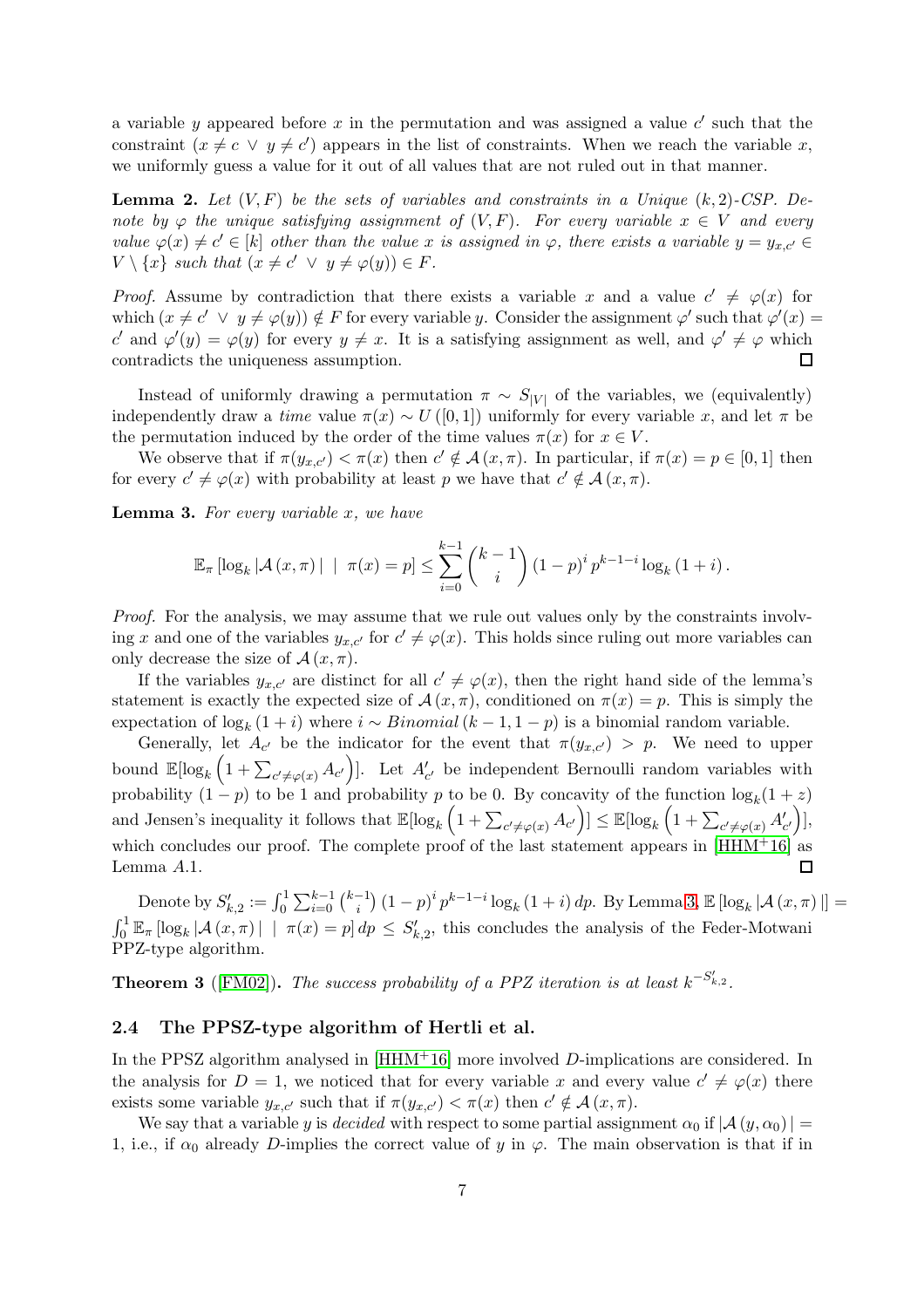time  $p := \pi(x)$  the variable  $y_{x,c'}$  is decided then  $c' \notin \mathcal{A}(x, \pi)$ . The variable  $y_{x,c'}$  is necessarily decided if  $\pi(y_{x,c'}) < p$  but can also be decided if it is yet to appear in the permutation. Thus, the probability of  $y_{x,c'}$  being decided at time p is strictly larger than p.

We give an intuitive reasoning for the probability of a variable being decided. Denote by  $q_k(p)$  the probability that a variable x is decided by time p. The variable x is decided by time p if  $\pi(x) < p$  or alternatively if for every  $c' \neq \varphi(x)$  the variable  $y_{x,c'}$  is by itself decided at time p. In particular,  $q_k(p)$  is a solution to the recurrence  $q_k(p) = p + (1-p)q_k(p)^{k-1}$ . We thus denote by  $q_k(p)$  the smallest non-negative real solution to that recurrence, it can be analytically computed for every  $k$  as it is simply a root of a polynomial.

This intuitive argument is of course not complete and lacks many technical details. Nevertheless, this statement does hold, and the following strengthening of Lemma [3](#page-6-0) and Theorem [3](#page-6-1) are proven in  $[HHM^+16]$ .

<span id="page-7-2"></span>**Lemma 4.** [A.1 *in* [\[HHM](#page-12-10)<sup>+</sup>16]] For every variable x, we have

$$
\mathbb{E}_{\pi} \left[ \log_{k} |\mathcal{A} (x, \pi)| \mid \pi(x) = p \right] \leq \sum_{i=0}^{k-1} {k-1 \choose i} (1 - q_{k}(p))^{i} q_{k}(p)^{k-1-i} \log_{k} (1+i).
$$

Denote by  $S_{k,2} := \int_0^1 \sum_{i=0}^{k-1} {k-1 \choose i}$  $\int_{i}^{-1} (1 - q_k(p))^{i} q_k(p)^{k-1-i} \log_k(1+i) dp.$ 

Theorem 4 (Correctness of [\[HHM](#page-12-10)+16]). *Let* F *be a Unique* (k, 2)*-CSP formula, then for every variable* x *it holds that*  $\mathbb{E}_{\pi} [\log_k |\mathcal{A}(x, \pi)|] \leq S_{k,2} + \varepsilon_D$ , where  $\varepsilon_D$  *is some error parameter that depends only on* D *and goes to* 0 *as* D *goes to infinity.*

# <span id="page-7-0"></span>3 Faster Unique  $(k, 2)$ -CSP algorithm

On a very high-level, our algorithm combines Hertli et al.'s PPSZ (Section [2.2\)](#page-4-2) with the BE algorithm (Section [2.1\)](#page-3-2). We begin by illustrating our idea intuitively (initially ignoring some crucial technical details to be discussed later). Consider a run of the PPSZ algorithm, as described in Section [2.2.](#page-4-2) For the early variables in the permutation  $\pi$ , it is very likely that  $|\mathcal{A}(x,\pi)| = k$ , since  $\alpha_0$  assigns values to very few variables. On the other hand, for the last variables in the permutation, it is very likely that  $|\mathcal{A}(x,\pi)| = 1$ . It turns out that in any point throughout the run of a PPSZ iteration, the sizes  $|\mathcal{A}(x,\alpha_0)|$  for the remaining variables  $x \in V \setminus V(\alpha_0)$  are quite concentrated. Furthermore, after most of the variables have  $|\mathcal{A}(x, \alpha_0)| \approx$  $k' < k$  the remaining portion of the PPSZ iteration strongly resembles a PPSZ algorithm for  $(k', 2)$ -CSP formulas. As we see in Table [1,](#page-3-0) for  $k < 5$  PPSZ behaves worse on  $(k, 2)$ -CSP formulas than the BE algorithm.

Thus, in our algorithm, we begin with an iteration of PPSZ but halt it somewhere in the middle of the permutation when the sizes  $\mathcal{A}(x, \alpha_0)$  are concentrated in 1, 2, 3, 4. At that point, we use the extended BE algorithm shown in Section [2.1.](#page-3-2)

<span id="page-7-1"></span>We set some parameter  $t \in [0, 1]$  to be chosen later and consider the following algorithm.

Pick a uniform random permutation  $\pi$  of the set V of variables; Denote by  $\pi_{\leq t}$  the prefix of  $\pi$  of size  $t|V|$  and by  $V_{\leq t}$  the variables appearing in it; Set  $\varphi = \emptyset$ ;

for  $x \in V_{\leq t}$  *in the order dictated by*  $\pi_{\leq t}$  do Draw  $c \sim U(\mathcal{A}(x, \varphi))$  uniformly; Set  $\varphi(x) := c$ ;

Run the extended BE algorithm on the remaining CSP  $F$ ; Return the solution  $\varphi$ ;

Algorithm 2: Our algorithm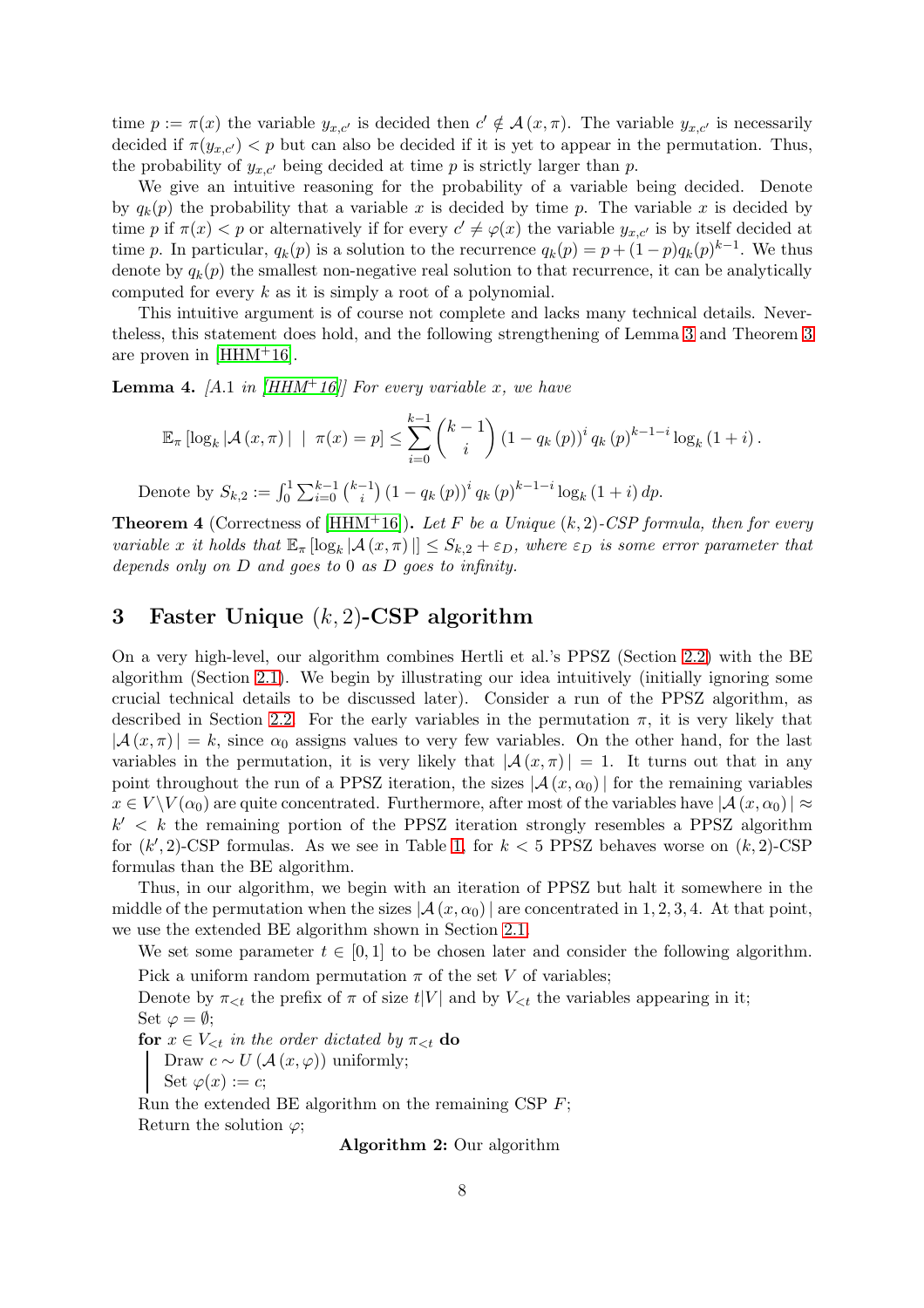Consider an iteration of Algorithm [2.](#page-7-1) Denote by  $R_i$  the number of variables that appeared in  $V_{\leq t}$  and had  $|\mathcal{A}(x,\pi)| = i$ . Denote by  $\varphi'$  the partial assignment constructed by time t. Let  $B_i$  be the number of variables that did not appear in  $V_{\leq t}$  and had  $|\mathcal{A}(x, \varphi')| = i$ .

**Lemma 5.** The success probability of Algorithm [2](#page-7-1) is  $\prod_{i=1}^{k} i^{-R_i} \cdot \prod_{i=5}^{k} \left(\frac{4}{i}\right)^{B_i}$ .

*Proof.* The probability of all PPSZ assignments to be correct is  $\prod_{i=1}^{k} i^{-R_i}$ , as follows from Section [2.2.](#page-4-2) The probability of the random down-sampling to not rule out the correct assignments is  $\prod_{i=5}^{k} \left(\frac{4}{i}\right)^{B_i}$ .  $\Box$ 

**Lemma 6.** The running time of Algorithm [2](#page-7-1) is  $O(1.3645^{B_3} \cdot 1.8072^{B_4 + ... + B_k})$ .

*Proof.* The running time of the (partial) PPSZ iteration is polynomial. The running time of the BE algorithm is  $O(1.3645^{n_3} \cdot 1.8072^{n_4}).$  $\Box$ 

Note that all  $R_i$  and  $B_i$  are fully determined by the choice of  $\pi$ . Thus, for a specific choice of  $\pi$ , if we repeatedly run Algorithm [2](#page-7-1) with  $\pi$  we expect finding a solution after  $\left(\prod_{i=1}^k i^{-R_i} \cdot \prod_{i=5}^k \left(\frac{4}{i}\right)^{B_i}\right)^{-1}$ iterations. In particular, after

$$
\left(\prod_{i=1}^k i^{-R_i} \cdot \prod_{i=5}^k \left(\frac{4}{i}\right)^{B_i}\right)^{-1} \cdot O\left(1.3645^{B_3} \cdot 1.8072^{B_4 + \dots + B_k}\right) = \prod_{i=1}^k i^{R_i} \cdot \prod_i BE\left(i\right)^{B_i}
$$

computational steps. At this point, we would like to bound the expected running time when picking a random  $\pi$  with  $\prod_{i=1}^k i^{\mathbb{E}[R_i]} \cdot \prod_i BE(i)^{\mathbb{E}[B_i]}$ . Unfortunately, as we consider the running time and not a success probability (as in the PPSZ algorithm), we need an inequality of the opposite direction to Jensen's inequality. Fortunately, this inequality *essentially still holds* in this case.

Lemma 7 (Wrong direction Jensen's inequality is still kind-of right). *Let* A *be an algorithm with expected running time* 2 <sup>X</sup> *conditioned on the value of a random variable* X*. There exists an algorithm* A′ *that successfully executes* A *with probability at least* 0.99 *and has an expected running time of*  $O(2^{\mathbb{E}[X]} \cdot \mathbb{E}[X]).$ 

*Proof.* We apply Markov's inequality twice. First, to observe that

$$
\Pr(X > \mathbb{E}[X] + 1) \le \frac{1}{1 + \frac{1}{\mathbb{E}[X]}} = 1 - \frac{1}{\mathbb{E}[X] + 1}.
$$

Hence, if we run A independently for 6 ( $\mathbb{E}[X] + 1$ ) times, then with probability at least  $1-e^{-6}$  $1-\frac{1}{200}$  at least one of these runs has  $X \leq \mathbb{E}[X] + 1$ . Second, conditioned on any value of X, with probability at least  $1 - \frac{1}{200}$  algorithm A finishes in less than  $200 \cdot 2^X$  computational steps. Thus, by union bound, if we run algorithm A for  $6(E[X] + 1)$  times, and terminate each run after  $400 \cdot 2^{\mathbb{E}[X]}$  computational steps, then at least one run of A finishes with probability at least 0.99.  $\Box$ 

Corollary 1. *We find a satisfying assignment with probability greater than* 0.99 *in time*

$$
O^{\star}\left(\prod_{i=1}^{k} i^{\mathbb{E}[R_i]} \cdot \prod_{i} BE\left(i\right)^{\mathbb{E}[B_i]}\right).
$$
 \tag{(\*)}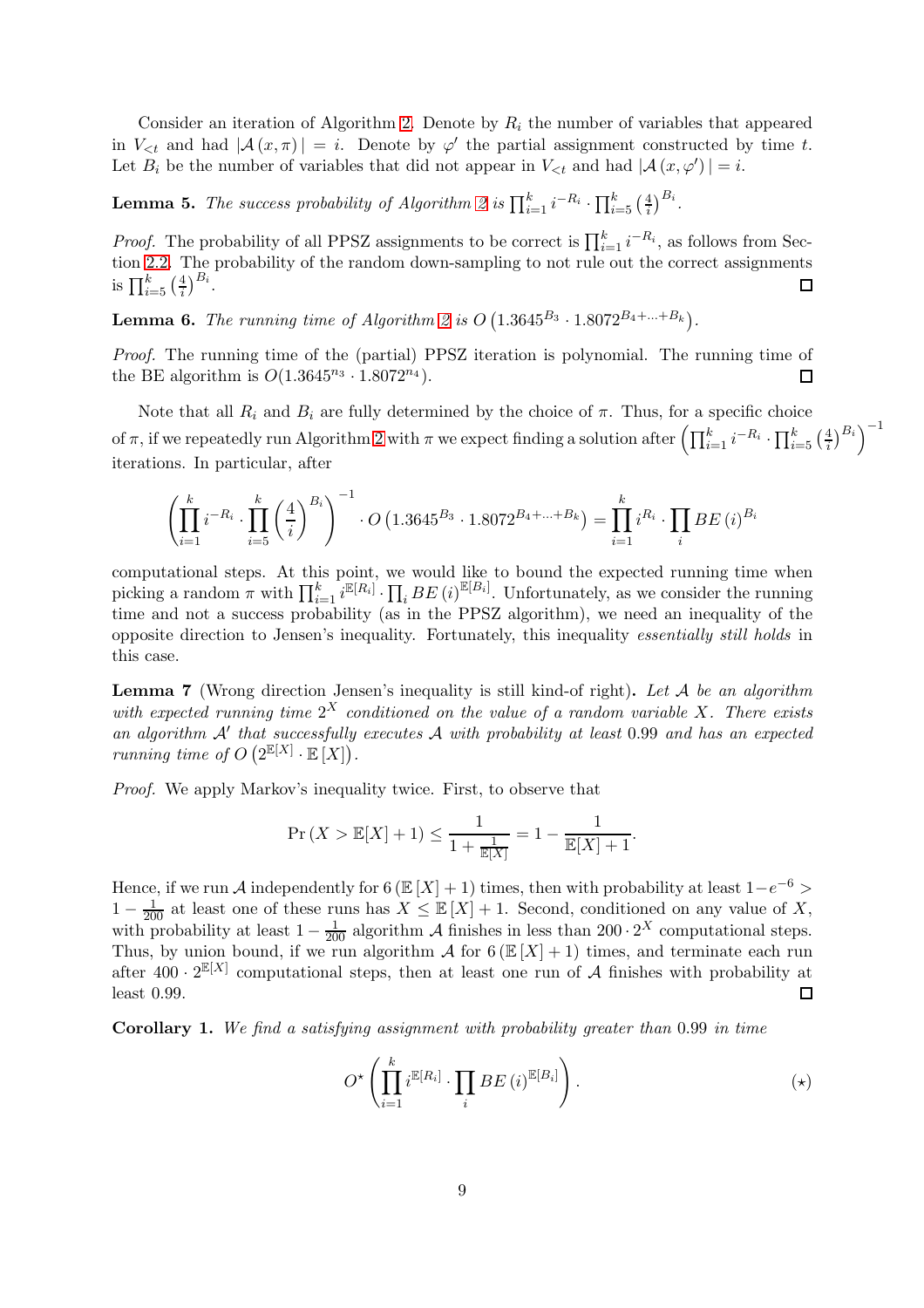We give a simpler analysis leading to slightly sub-optimal bounds. In Section [4](#page-11-0) we sketch the possible improvements to the analysis presented here, and also present a clear limit to the improvements that can be achieved by this algorithm.

We slightly abuse notation by equating the numbers  $R_i, B_i$  with the sets of variables they are counting. Let x be a variable. For the analysis we can assume that the algorithm rules out values for x only due to the constraints involving x and some  $y_{x,c'}$ . This holds as ruling out more values can only improve the success probability of each iteration.

We first consider the case in which the variables  $y_{x,c'}$  for every  $c' \neq \varphi(x)$  are all distinct.

<span id="page-9-0"></span>Lemma 8. *For each variable* x*, we have*

$$
\mathbb{E}\left[\sum_{i=1}^{k} Pr\left(x \in R_{i}\right) \cdot \log_{k} i\right] \leq \int_{0}^{t} \sum_{i=0}^{k-1} {k-1 \choose i} \left(1 - q_{k}\left(p\right)\right)^{i} q_{k}\left(p\right)^{k-1-i} \log_{k} \left(1+i\right) dp.
$$

*Proof.* This follows immediately from Lemma [4.](#page-7-2)

<span id="page-9-1"></span>**Lemma 9.** Let x be a variable for which  $y_{x,c'}$  are distinct for all  $c' \neq \varphi(x)$ . Then,

$$
\mathbb{E}\left[\sum_{i=3}^{k} Pr\left(x \in B_{i}\right) \cdot \log_{k} EB\left(i\right)\right] \leq (1-t) \cdot \sum_{i=3}^{k} {k-1 \choose i} (1-t)^{i} t^{k-1-i} \cdot \log_{k} EB\left(i\right).
$$

*Proof.* For simplicity, we analyse this part with a PPZ-type analysis (rather than PPSZ-type one), this is further discussed in Section [4.](#page-11-0) The probability that  $x \notin V_{\leq t}$  is  $(1-t)$ , and the probability that exactly i out of the  $(k-1)$  variables  $y_{x,c'}$  do not appear in  $V_{\leq t}$  is  $\binom{k-1}{i}$  $\binom{-1}{i} (1-t)^i t^{k-1-i}.$  $\Box$ 

Denote by

cost(k, t) := 
$$
\int_0^t \sum_{i=0}^{k-1} {k-1 \choose i} (1 - q_k(p))^i q_k(p)^{k-1-i} \log_k (1+i) dp
$$

$$
+ (1-t) \cdot \sum_{i=3}^k {k-1 \choose i} (1-t)^i t^{k-1-i} \cdot \log_k EB(i).
$$

If all variables had completely distinct  $y_{x,c}$ 's, then by Lemma [8](#page-9-0) and Lemma [9](#page-9-1) we would have that  $(\star)$  and in particular the running time of our algorithm is bounded by  $O(k^{\cos t(k,t)n})$ for any choice of t. This would give us  $O(2.22936^n)$  for  $k = 5, t = 0.23$  and  $O(2.64001^n)$ for  $k = 6, t = 0.35$ . We now deal with the case in which these are not distinct.

In the proof of Lemma [3](#page-6-0) we faced the same problem and solved it by a simple application of Jensen's inequality to the concave function  $\log_k(1+i)$ . Unfortunately, the function  $\log_k EB(i)$ is not concave (for  $i = 1, \ldots, k$ ) due to its values on  $i = 1, 2$ . Indeed, the left-hand side of the inequality in Lemma [9](#page-9-1) is higher than the right-hand side if these variables are not distinct. On the other hand, when these variables are not distinct then the term of Lemma [8](#page-9-0) is much smaller.

Consider the expression

$$
\mathbb{E}\left[\sum_{i=1}^{k} Pr\left(x \in R_{i}\right) \cdot \log_{k} i + \sum_{i=3}^{k} Pr\left(x \in B_{i}\right) \cdot \log_{k} EB\left(i\right)\right]
$$
\n
$$
\tag{**}
$$

 $\Box$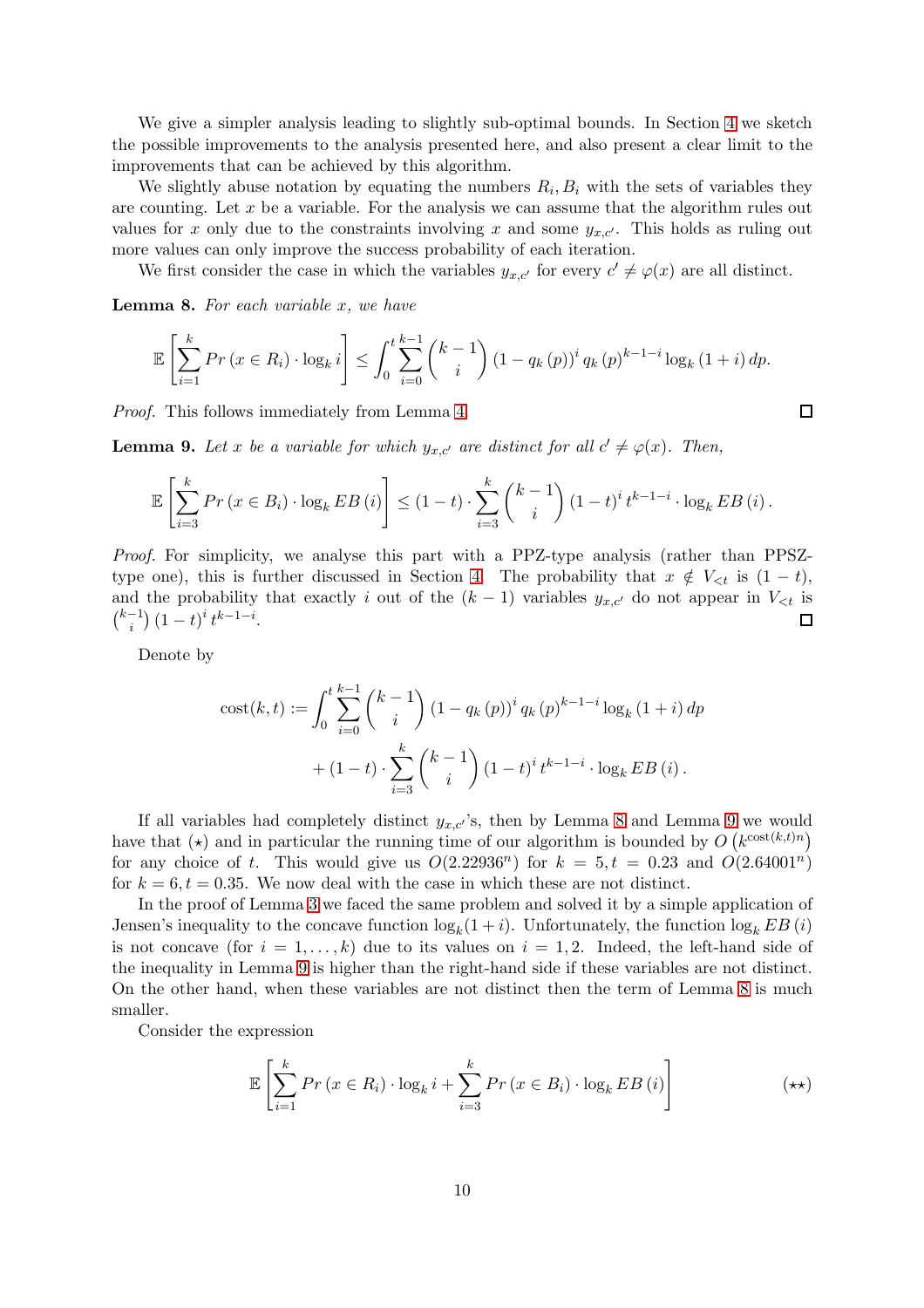again. This time, we will assume that the variables  $y_{x,c'}$  are not all distinct. Denote by  $k' :=$  $|\{y_{x,c'} \mid c' \neq \varphi(x)\}| < k-1$  the number of such distinct variables, and by  $j_1, \ldots, j_{k'}$  their cardinalities (note that  $\sum_{i=1}^{k'} j_i = k - 1$ ). Consider the following expression.

$$
\mathbb{E}\Big[\int_{0}^{t} \sum_{b_1,\dots,b_{k'}\in\{0,1\}} q_k(p)^{k'-\sum_{i=1}^{k'} b_i} \cdot (1-q_k(p))^{\sum_{i=1}^{k'} b_i} \cdot \log_k\left(1+\sum_{i=1}^{k'} j_i b_i\right) dp \qquad (\star \star \star) + (1-t) \cdot \sum_{b_1,\dots,b_{k'}\in\{0,1\}} t^{k'-\sum_{i=1}^{k'} b_i} \cdot (1-t)^{\sum_{i=1}^{k'} b_i} \cdot \log_k EB\left(1+\sum_{i=1}^{k'} j_i b_i\right)\Big].
$$

Expression  $(\star \star \star)$  is a generalized form of  $\text{cost}(k, t)$  and thus upper bounds  $(\star \star)$  by the same arguments. Completely analysing the behaviour of Expression  $(\star \star \star)$  for different partitions is rather technically involved and thus we simply enumerate over the few possible cases (for small values of  $k$ ). In Section [4](#page-11-0) we further discuss the possible improvements to the analysis of this section.

# <span id="page-10-0"></span>**Theorem 5.** We solve Unique  $(6, 2)$ -CSP in  $O(2.641^n)$  time.

*Proof.* For the choice  $t = 0.37$  we have that  $cost(6, 0.35) = log_6(2.64001)$ , this choice of t minimizes cost(6, t). We verify that for  $t = 0.35$  Expression  $(\star \star \star)$  is always lower than cost(6, 0.35) and thus finish, as this implies that for every variable Expression  $(\star \star)$  is bounded by cost(6, 0.35).

- For the partition  $(j_1, j_2, j_3, j_4) = (2, 1, 1, 1)$  the value of  $(\star \star \star)$  in  $t = 0.35$  is log<sub>6</sub>(2.62023).
- For the partition  $(j_1, j_2, j_3) = (2, 2, 1)$  the value of  $(\star \star \star)$  in  $t = 0.35$  is log<sub>6</sub>(2.61171).
- For the partition  $(j_1, j_2, j_3) = (3, 1, 1)$  the value of  $(\star \star \star)$  in  $t = 0.35$  is log<sub>6</sub> $(2.58391)$ .
- For the partition  $(j_1, j_2) = (3, 2)$  the value of  $(\star \star \star)$  in  $t = 0.35$  is log<sub>6</sub>(2.60366).
- For the partition  $(j_1, j_2) = (4, 1)$  the value of  $(\star \star \star)$  in  $t = 0.35$  is log<sub>6</sub>(2.54819).
- For the partition  $(j_1) = (5)$  the value of  $(\star \star \star)$  in  $t = 0.35$  is log<sub>6</sub>(2.55566).

 $\Box$ 

# <span id="page-10-1"></span>**Theorem 6.** We solve Unique  $(5, 2)$ -CSP in  $O(2.232^n)$  time.

*Proof.* For the choice  $t = 0.23$  we have that  $\cos(5, 0.23) = \log_5(2.22936)$ , this choice of t minimizes cost(5, t). This time, unfortunately, for  $t = 0.23$  Expression  $(\star \star \star)$  is not always lower than cost(5,0.23). In particular, it is for every partition except of  $(j_1) = 4$ .

- For the partition  $(j_1, j_2, j_3) = (2, 1, 1)$  the value of  $(\star \star \star)$  in  $t = 0.23$  is log<sub>5</sub> $(2.21658)$ .
- For the partition  $(j_1, j_2) = (2, 2)$  the value of  $(\star \star \star)$  in  $t = 0.23$  is log<sub>5</sub> $(2.21983)$ .
- For the partition  $(j_1, j_2) = (3, 1)$  the value of  $(\star \star \star)$  in  $t = 0.23$  is log<sub>5</sub> $(2.20499)$ .
- For the partition  $(j_1) = (4)$  the value of  $(\star \star \star)$  in  $t = 0.23$  is log<sub>5</sub> $(2.24925)$ .

Denote by  $\alpha$  the fraction of variables for which the  $y_{x,c'}$  variables are all the same (i.e., variables with the only problematic partition). With the choice  $t = 0.23$  the running time of our algorithm on a formula is  $O((2.22936^{(1-\alpha)} \cdot 2.24925^{\alpha})^n)$ . On the other hand, if  $\alpha$  is large we can simply run the regular PPSZ algorithm and gain much. We see that by setting  $t = 1$  and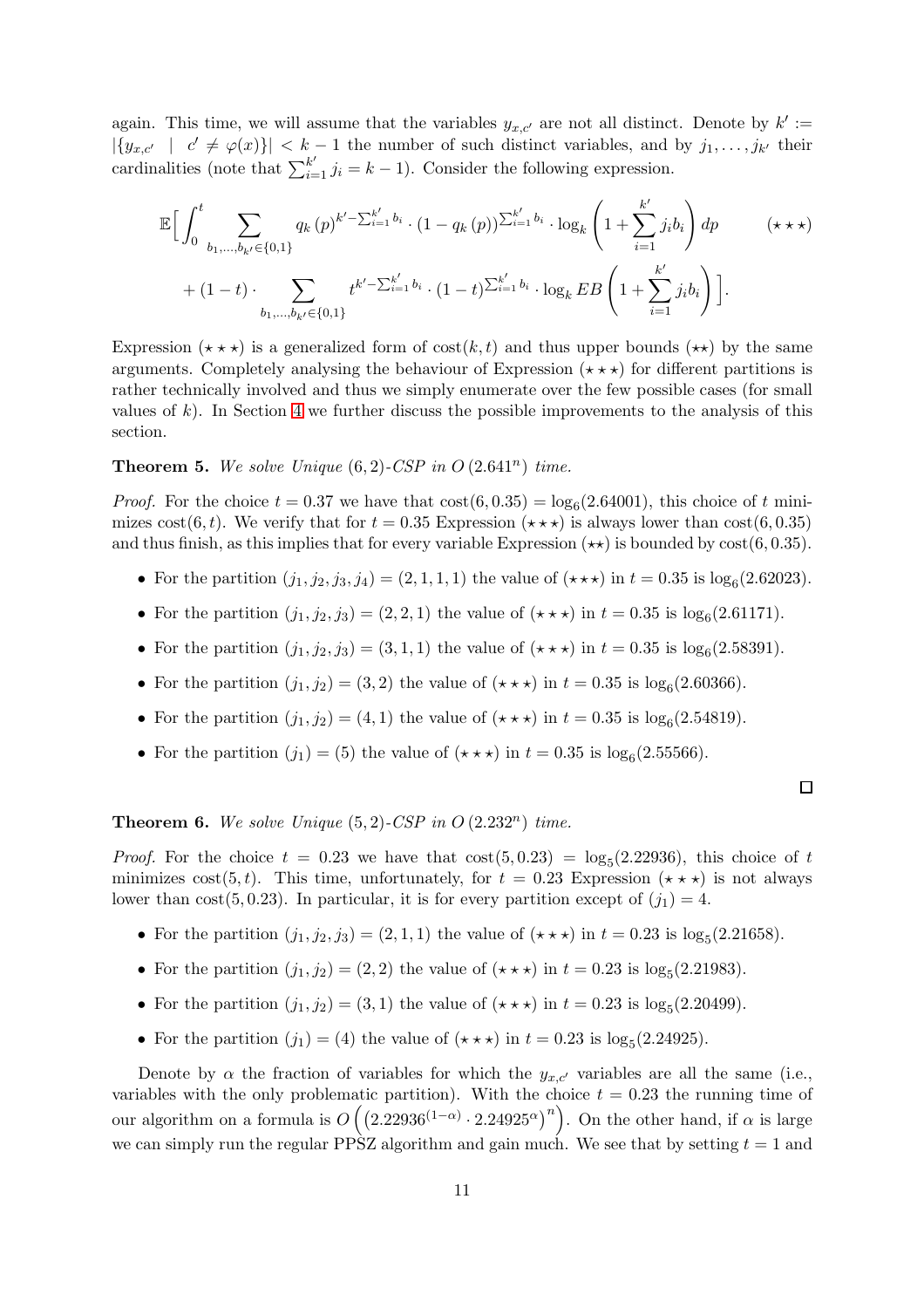computing Expression ( $\star \star \star$ ) for the same partition (j<sub>1</sub>) = (4), gives a value of log<sub>5</sub>(2.01077). Thus, running regular PPSZ would give us a running time of  $O((2.25303^{(1-\alpha)} \cdot 2.01077^{\alpha})^n)$ . We can therefore try both options  $(t = 0.23 \text{ or } t = 1)$  simultaneously and thus get the running time of the faster one. Both expressions balance at  $\alpha = 0.08612$ , giving us a running time of  $O(2.23107^n)$ .  $\Box$ 

Computation identical to this of Theorem [5](#page-10-0) gives running time of  $O(3.042^n)$  for  $k = 7$ with  $t = 0.44$ .

# <span id="page-11-0"></span>4 Improvements and Limitations

In this section we sketch a possible improvement to the analysis of Section [3.](#page-7-0) The purpose of this section is not to tighten the upper bound but to explain the limitations of our algorithm and to convince that even with a tight analysis of Algorithm [2](#page-7-1) it will achieve running times that are only slightly better than these we get in Section [3.](#page-7-0) In particular, if getting  $O((2-\varepsilon)^n)$ time for (5, 2)-CSP is possible, new algorithmic tools are likely required.

Consider the expression  $\prod_{i=1}^k i^{\mathbb{E}[R_i]} \cdot \prod_i EB(i)^{\mathbb{E}[B_i]}$  (\*) proven in Section [3](#page-7-0) to upper bound the running time of our algorithm. In Lemma [8](#page-9-0) we give a likely tight bound for the term involving  $\mathbb{E}[R_i]$ , yet in Lemma [9](#page-9-1) we settle for a PPZ-type bound for  $\mathbb{E}[B_i]$  in which we consider only the events in which the variables  $y_{x,c'}$  themselves appear before time t and not the events in which they are decided by that time. The reason for this discrepancy becomes clear in the rest of the analysis. Due to the non-concave objective function in  $i$ , we can no longer assume independence between the events of each  $y_{x,c'}$  being decided. Nevertheless, later in Theorem [5](#page-10-0) and Theorem [6](#page-10-1) we observe that while the term involving  $\mathbb{E}[B_i]$  indeed gets worse with dependencies, the other term involving  $\mathbb{E}[B_i]$  gets significantly better with them and thus can cover for those dependencies. Ideally, then, the simple PPZ-type bound of  $t$  in Lemma [9](#page-9-1) can be replaced with the PPSZ-type bound of  $q_k(t)$  in the total bound. This would result in the following tighter cost function.

$$
\tilde{\text{cost}}(k,t) := \int_0^t \sum_{i=0}^{k-1} \binom{k-1}{i} (1 - q_k(p))^i q_k(p)^{k-1-i} \log_k (1+i) dp
$$
  
+ 
$$
(1-t) \cdot \sum_{i=3}^k \binom{k-1}{i} (1 - q_k(t))^i q_k(t)^{k-1-i} \cdot \log_k EB(i).
$$

With this ideal cost function, we would get running times of  $O(2.223^n)$  for Unique  $(5, 2)$ -CSP (for  $t = 0.32$ ) and  $O(2.628<sup>n</sup>)$  for Unique  $(6, 2)$ -CSP (for  $t = 0.46$ ).

# <span id="page-11-1"></span>5 Conclusions and Open Problems

In Section [3](#page-7-0) we presented an algorithm for Unique  $(k, 2)$ -CSP with a running time of  $O(2.232<sup>n</sup>)$ for  $k = 5$ . In Section [4](#page-11-0) we argued that even with an ideal analysis, the bound we get for  $k = 5$ is only the slightly better  $O(2.223^n)$ . Thus, it remains open and would likely require new algorithmic tools to show that  $(5,2)$ -CSP can be solved in  $O((2-\varepsilon)^n)$  time, or alternatively to rule out the existence of such algorithm by reductions to popular conjectures. More generally, we raise the following open problem.

**Open Problem.** What is the maximal k such that  $(k, 2)$ -CSP can be solved in  $O((2 - \varepsilon)^n)$ *time?*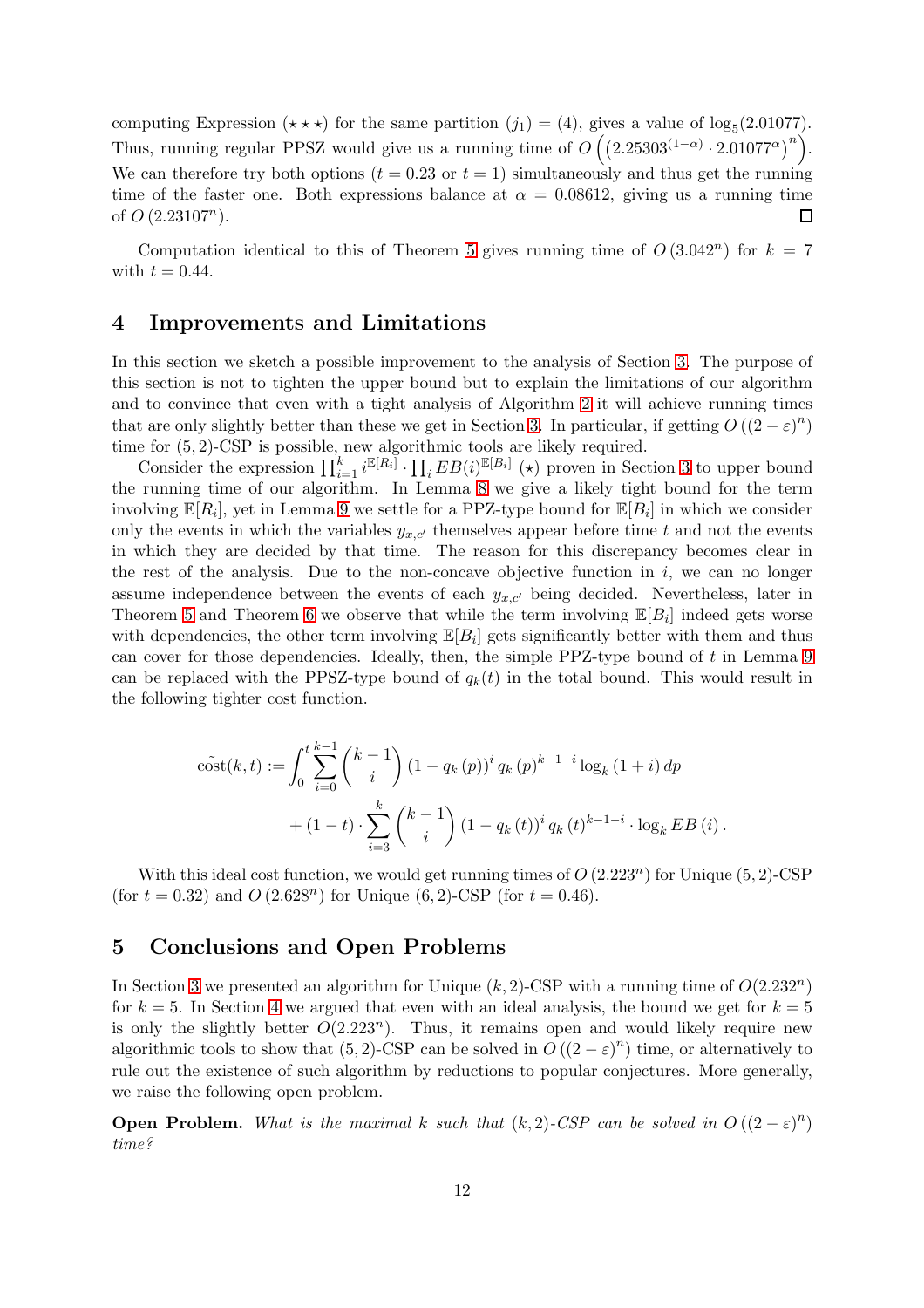The main algorithmic observation in this paper is in fact a general insight regarding the behaviour of PPSZ-type algorithms. The Beigel-Eppstein algorithm [\[BE05\]](#page-12-8) only works for  $(k, 2)$ -CSP. On the other hand, the PPSZ-type algorithm [\[HHM](#page-12-10)<sup>+</sup>16] generalizes to  $b > 2$  and is in fact currently the fastest algorithm for Unique  $(a, b)$ -CSP with  $b > 2$  and any a. Using the tools we introduced in this paper, it should be possible to turn any faster algorithm for  $(a, b)$ -CSP for a specific  $(a, b)$  into a faster  $(a', b)$ -CSP algorithm for all  $a' > a$ .

Another follow-up question is whether our algorithm can be generalized to the non-unique  $(k, 2)$ -CSP case.

# References

- <span id="page-12-8"></span>[BE05] Richard Beigel and David Eppstein. 3-coloring in time  $O(1.3289<sup>n</sup>)$ . *Journal of Algorithms*, 54(2):168–204, 2005.
- <span id="page-12-7"></span>[BHK09] Andreas Björklund, Thore Husfeldt, and Mikko Koivisto. Set partitioning via inclusion-exclusion. *SIAM Journal on Computing*, 39(2):546–563, 2009.
- <span id="page-12-2"></span>[CIP09] Chris Calabro, Russell Impagliazzo, and Ramamohan Paturi. The complexity of satisfiability of small depth circuits. In *International Workshop on Parameterized and Exact Computation*, pages 75–85. Springer, 2009.
- <span id="page-12-1"></span>[FK10] F.V. Fomin and D. Kratsch. *Exact Exponential Algorithms*. Texts in Theoretical Computer Science. An EATCS Series. Springer Berlin Heidelberg, 2010.
- <span id="page-12-0"></span>[FK13] Fedor V Fomin and Petteri Kaski. Exact exponential algorithms. *Communications of the ACM*, 56(3):80–88, 2013.
- <span id="page-12-9"></span>[FM02] Tomás Feder and Rajeev Motwani. Worst-case time bounds for coloring and satisfiability problems. *Journal of Algorithms*, 45(2):192–201, 2002.
- <span id="page-12-5"></span>[Her14] Timon Hertli. 3-SAT faster and simpler - unique-SAT bounds for PPSZ hold in general. *SIAM J. Comput.*, 43(2):718–729, 2014. Announced at FOCS'11.
- <span id="page-12-10"></span>[HHM+16] Timon Hertli, Isabelle Hurbain, Sebastian Millius, Robin A Moser, Dominik Scheder, and May Szedlák. The ppsz algorithm for constraint satisfaction problems on more than two colors. In *International Conference on Principles and Practice of Constraint Programming*, pages 421–437. Springer, 2016.
- <span id="page-12-4"></span>[HKZZ19] Thomas Dueholm Hansen, Haim Kaplan, Or Zamir, and Uri Zwick. Faster k-SAT algorithms using biased-PPSZ. In *Proceedings of the 51st Annual ACM SIGACT Symposium on Theory of Computing*, pages 578–589, 2019.
- <span id="page-12-6"></span>[Law76] Eugene L Lawler. A note on the complexity of the chromatic number problem. 1976.
- <span id="page-12-11"></span>[LLLX08] Liang Li, Xin Li, Tian Liu, and Ke Xu. From k-sat to k-csp: Two generalized algorithms. *arXiv preprint arXiv:0801.3147*, 2008.
- <span id="page-12-12"></span>[LS21] Shibo Li and Dominik Scheder. Impatient ppsz–a faster algorithm for csp. *arXiv preprint arXiv:2109.02795*, 2021.
- <span id="page-12-3"></span>[MS85] Burkhard Monien and Ewald Speckenmeyer. Solving satisfiability in less than 2n steps. *Discrete Applied Mathematics*, 10(3):287–295, 1985.